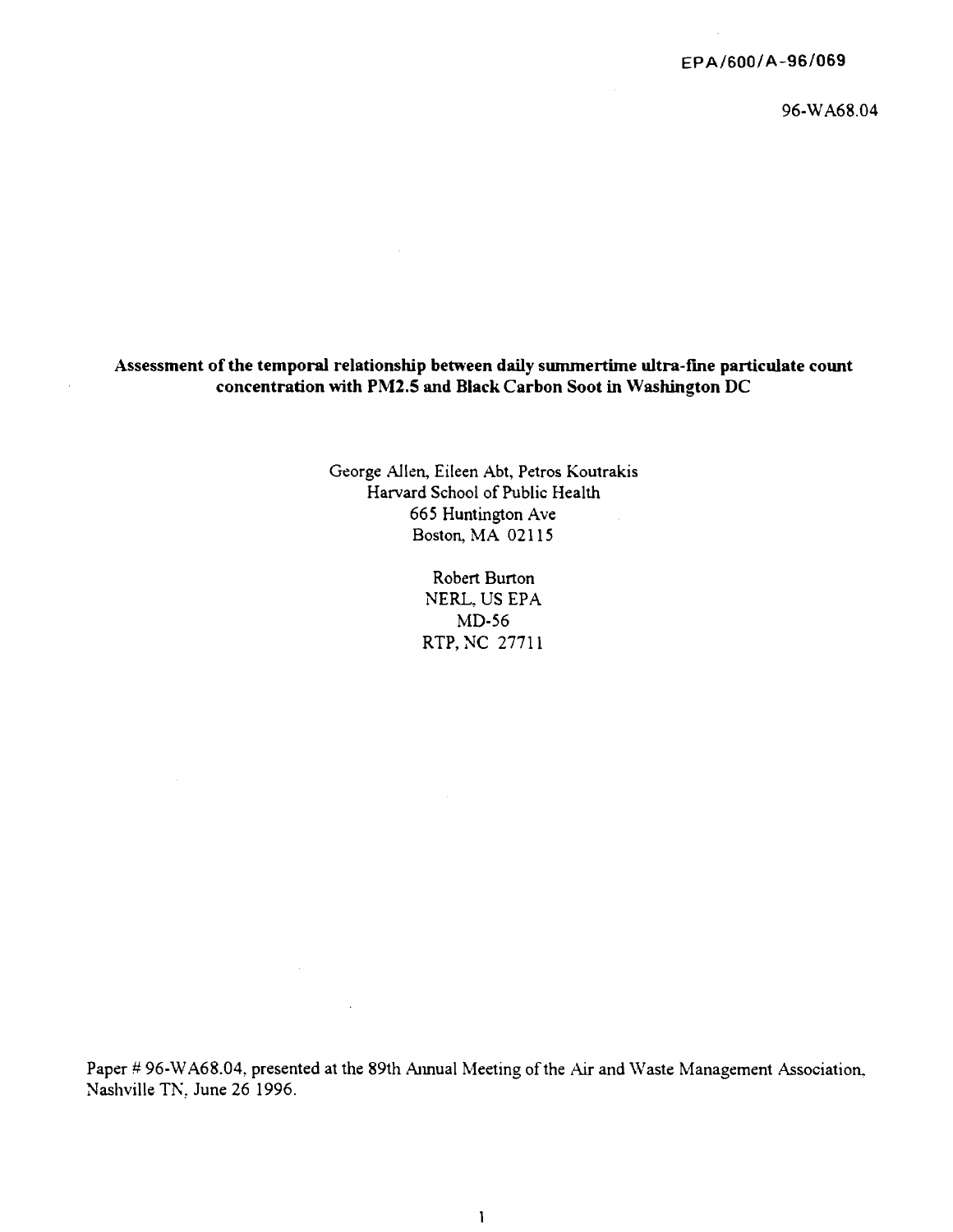# **INTRODUCTION**

Several recent epidemiological studies have shown a significant relationship between ambient daily particulate mass concentrations and human health effects as measured by cardio-pulmonary morbidity and mortality (Schwartz, 1994). Much of the current research aimed at determining causal agents of these PM health effects focuses on fine mass (PM2.5), which is primarily the combustion-related component of PMl0. Some studies have suggested that ultra-fine aerosols (typically defined as those particles that are less than 0.1 or 0.15µm in diameter) may be an important category of particulate matter to consider, as opposed to or in addition to other measures offine particle mass (Ferin et al., 1990; Fenn, et al., 1992; Oberdorster et al., 1995). One ofthe postulated toxicological mechanisms for ultra-fine particles is that it is the number of particles which is most important, and not necessarily their composition or mass (Seaton et al., 1995; Chen et al., 1995). Some studies suggest that the count concentration could be important by overwhelming macrophages (Miller et al., 1995). Another possible particle metric that could be important in health-effect outcomes is particle surface area, which may serve as a condensation surface for gas phase components that are then deposited deep in the lung.

To provide more detailed temporal and size distribution data on ambient PM, the Harvard School of Public Health, in conjunction with the US EPA, has recently conducted intensive aerosol size characterization measurements in two east-coast cities during the summer peak pollution season: Washington DC during the summer of 1994, and Nashville TN during the summer of 1995. At this time, only a portion of the Washington DC data are available for analysis and presented here; the Nashville data are not currently ready for analysis.

During July and August of 1994, continuous ambient particle size distributions were measured in Washington, DC. Size distributions from 0.02 to greater than 10  $\mu$ m were continuously measured using the TSI (St. Paul, MN) Scanning Mobility Particle Sizer (SMPS) and the TSI Model 33 l0A Aerodynamic Particle Sizer (APS). The SMPS samples particles from 0.02 to 0.7  $\mu$ m, and the APS samples particles with sizes from 0.7 to greater than 10 µm. Data from the SMPS and the APS were merged to determine hourly total particle counts, total fine mass concentrations, and size distributions for count and mass concentrations. Continuous PM2.5 and black carbon soot (BC, a surrogate for elemental carbon) were measured at the same site with a Rupprecht and Patashnick (Albany, NY)  $TEOM$  and Magee Scientific (Berkeley, CA) Aethalometer respectively. Integrated low-volume 24-hour (9am to 9am local time) PM2.5 samples were also collected for method validation purposes. This paper presents the temporal relationship for 24-hour means between these pollutants and discusses the implications of these results.

# **METHODS**

Aerosol measurements were made 4 km north northeast of downtown Washington, DC, in an urban residential area. The monitoring site was on the grounds of the McMillan Reservoir, located approximately two and one quarter miles north northeast of downtown Washington D.C. in an open clearing at the south-western end of McMillan Reservoir. Howard University borders the entire western side of the reservoir site, while three hospitals are situated along the north border. A moderately traveled road with 4 lanes (1st Street) runs parallel with the reservoir on the eastern side, approximately 200 meters from the monitoring site.

Samples were collected outdoors at *5* meters above ground level. For particle size methods, both the sampled air and the instruments were maintained at ambient temperature and relative humidity to prevent distortion of size distributions resulting from changes in the aerosol's particle bound water. All particle data reported here for the calculation oftemporal associations are 24-hour means ofhourly datasets (midnight to midnight local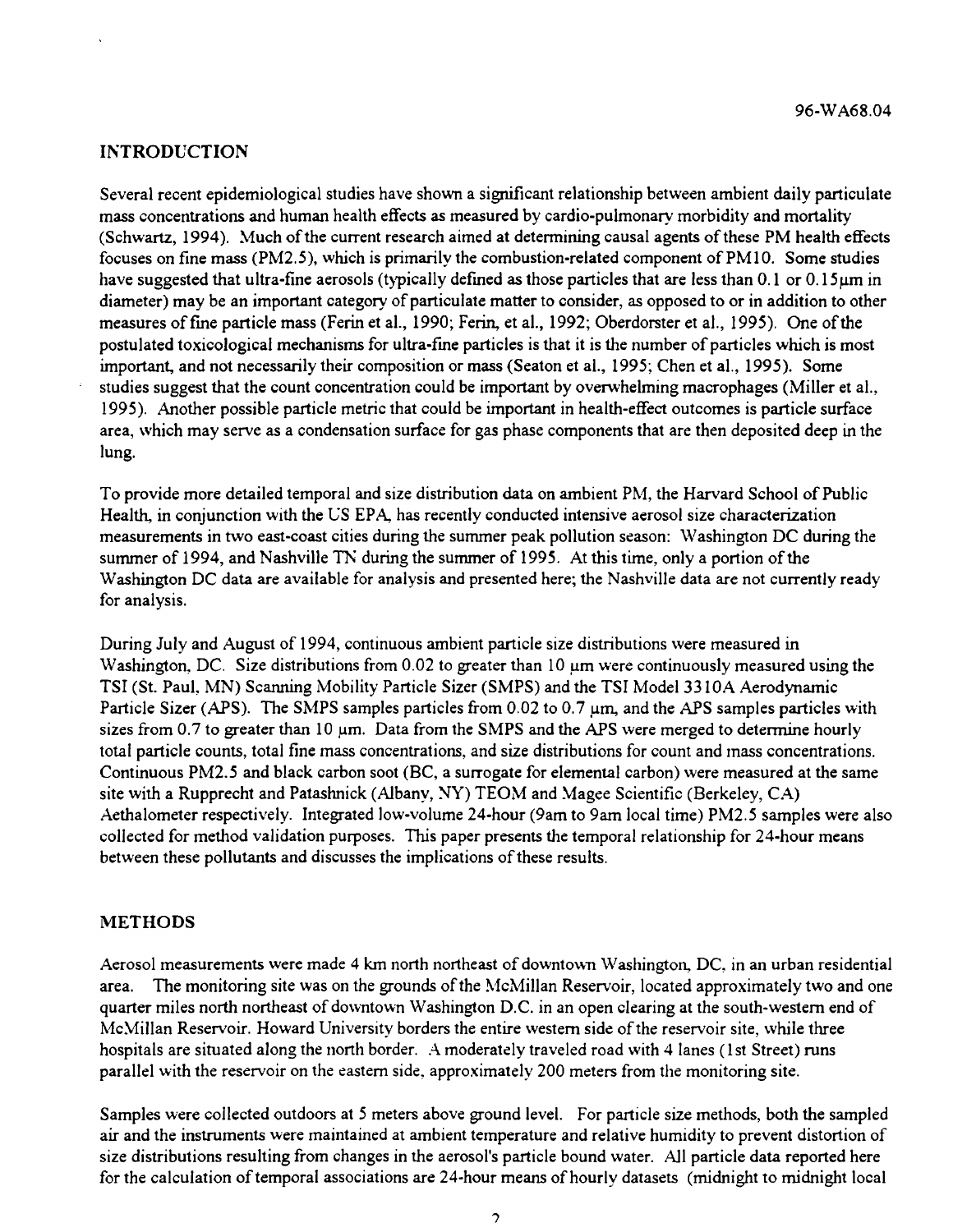standard time), since the relevant health effects epidemiology is based on that time interval (EPA, 1996).

## **Particle Size and Count Measurement Methods**

**SMPS.** To characterize particle size distribution in the 0.02 to 0.7 µm range, a TSI Inc. Scanning Mobility Particle Sizer **(SMPS)** Model 3934L, consisting of a Model 3071 A electrical mobility size classifier and a Model 3010 Condensation Particle Counter (CPC), was used to count particles and classify them by size based on electrical mobility characteristics. The nominal sample scan time was six minutes; the mean results oftwo scans were recorded. Sample aerosol for the SMPS is dram1 through an impactor to remove particles above the measurement range and then exposed to a Kr-85 neutralizer to reduce the particle charge distribution to one described by the Boltzmann equilibrium. For a given particle size and rod voltage charge, the mobility is just enough to allow the measured particles to be swept past a charged rod and through a slit into a particle counter. All particles with greater mobilities than the desired size precipitate on the charged rod, and those with smaller mobilities are removed with the sheath air. Corrections are made in data processing for multiple charges on particles.

**APS.** The size distribution of particles in the range from 0. 7 to greater than 10 µm aerodynamic diameter was measured using the TSI, Inc. Aerodynamic Particle Sizer (APS) model 33 lOA, a laser-Doppler velocimeter. The principle of operation is the measurement of the time of flight in an accelerating air stream. Results are stored every 5 minutes in 58 channels of logarithmic size intervals between  $0.5$  and  $30 \mu m$ . The aerodynamic particle size distribution is calculated from a previously stored calibration curve. Calibration is performed with standardized polystyrene latex spheres. Data below 0.7  $\mu$ m were discarded for this study. Data above 15 µmare reported here, but are likely to be underestimated due to sampling losses in the APS inlet.

**Merging of data from particle sizing instruments.** The SMPS and APS data were merged by analyzing the response from both methods in the size range where the measurement capabilities of the two instruments overlap at  $0.7 \mu m$ . The APS measures aerodynamic diameter, which is a function of particle shape and particle density, while the SMPS measures electrical equivalent diameter, which is a function of particle size and shape, but not density (the equivalent diameter of a particle is the diameter of a sphere that would have the same particular physical property as the non-spherical particle). The dectrical equivalent diameter was considered to be equal to the volume equivalent diameter, since a spherical particle shape was assumed (Peters et al. 1993).

Data from the SMPS and APS were each processed independently and then merged using a determined density. Data from the SMPS, which consisted of twelve minute samples, were charge corrected using TSI's SMPS software (version 1.1) and then averaged for each hour. APS data, which consisted of five minute samples, were averaged for each hour and corrected for coincidence using TSI lnc.'s APS Extra software. The SMPS data was then converted from volume equivalent diameter to aerodynamic diameter using an assumed spherical particle geometry and various aerosol densities, ranging from 1.0 to 1.4 g/cm<sup>3</sup>. Particulate number and mass distributions were analyzed for multiple hours on various days to determine the density at which the data achieved the best fit in the overlapping region. The converted SMPS data was then merged with the APS data (Peters et al., 1995) to provide particle count and mass size distributions over the entire range of 0.02 to greater than  $10 \mu m$ .

#### **Black Carbon** (Aethalometer)

The Aethalometer (Magee Scientific Inc., Berkeley CA) measures "black carbon soot" (BC), a surrogate of elemental carbon (EC), in real time. The method is similar in principle and highly correlated to the coefficient of haze (COH) parameter that has been monitored for several years in many urban areas (Allen et al., 1996).

..,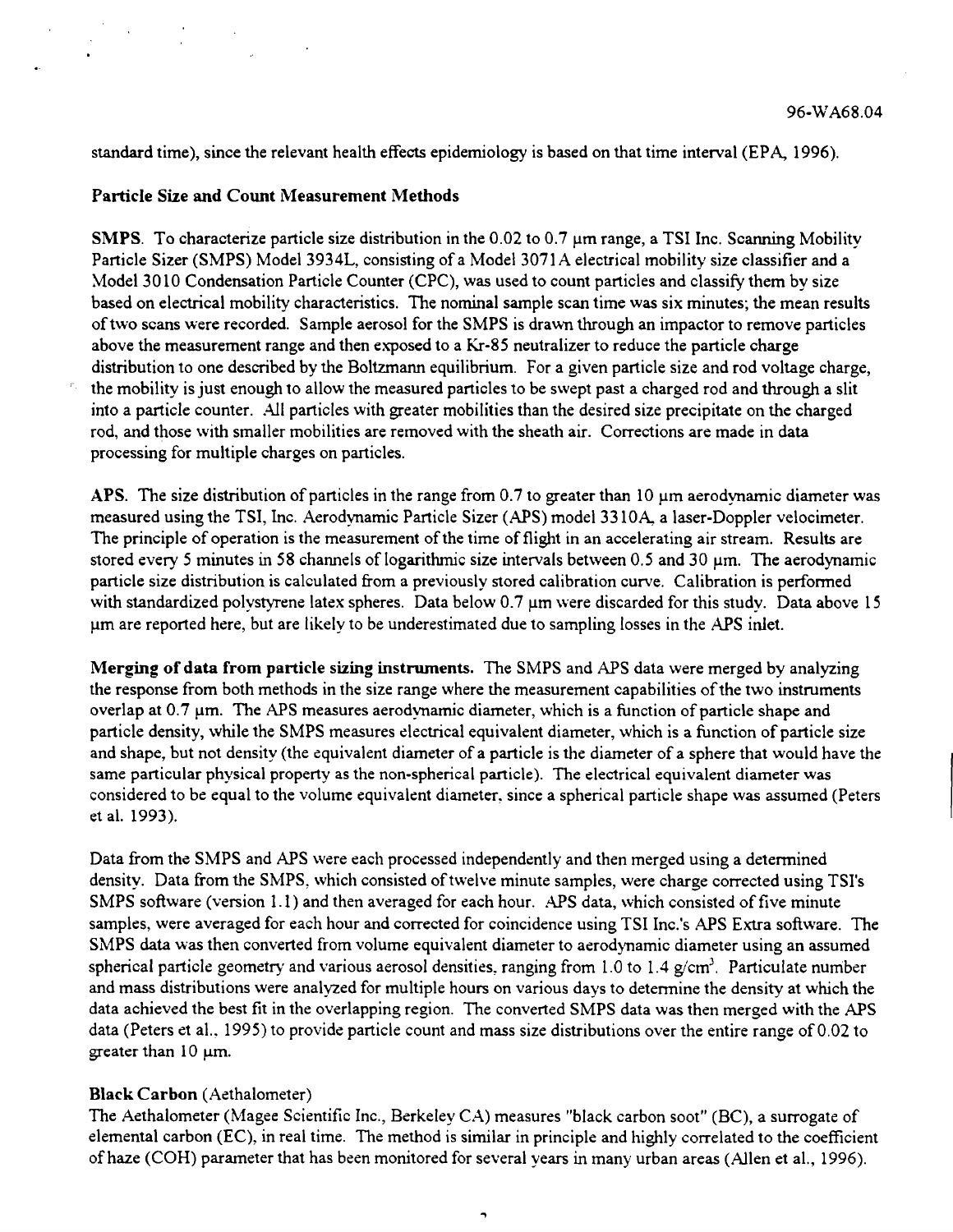The Aethalometer BC data is much more sensitive and stable than COH, and it is scaled to elemental carbon atmospheric concentrations. Measurements are made every five minutes; the one hour LOD is 50 ng $m<sup>2</sup>$  BC. The method is based on the optical attenuation of light by particles collected on a 47 mm diameter pre-fired quartz fiber filter. The light source is an incandescent bulb, with an effective center wavelength of 820 nm. Using the internal, empirically determined conversion factor, the BC data from this instrument has agreed well with EC in previous comparisons. This instrument does *not* measure organic carbon or the *atmospheric* light absorption of the elemental carbon aerosol. The method is documented in detail elsewhere (Hansen et al, 1984).

## Continuous Mass (TEOM<sup>®</sup>)

The Rupprecht and Patashnick (Albany, NY) model 1400a Tapered Element Oscillating Microbalance (TEOM<sup>®</sup>) is an EPA designated equivalent method for measuring  $PM_{10}$ . The TEOM provides continuous mass concentration by collecting particles on a small heated (50 °C) filter mounted on the end of a hollow tapered oscillating glass rod. The frequency of oscillation decreases as the mass on the filter increases. For fine mass measurements, a 2.5  $\mu$ m size fractionating impactor replaces the 10  $\mu$ m inlet. The fine mass inlet and impactor used in this study is the same design as is used in the Harvard Impactor (HI) integrated PM sampler (Marple et al., 1988). To accommodate the HI inlet, the total sample flow ofthe TEOM is increased from 16.7 to 20 1 $\,\mathrm{min}^1$ , with the filter flow increased from 3.0 to 3.6 1pm. The performance of the TEOM for PM2.5 has been evaluated previously (Allen et al, 1995); for east-coast US sites in warm weather seasons when the aerosol composition is primarily non-volatile mass, the comparison with integrated 24-hour PM2.5 gravimetric samples collected with the Harvard Impactor sampler is within 5%.

# **RESULTS**

At this time, only 14 days of data from the summer of 1994 in Washington DC are available. One ofthose days had insufficient hours for the day, and was removed from the data set. For the remaining days, the coefficient of determination **(R<sup>2</sup> )** for Pearson regression analysis was calculated for both PM2.5 and black carbon (BC) against particle counts. The results are shown in Table I. There was nosignificant relationship between PM2.5 and total count concentrations or BC and total count concentration. A scatter plot and a timeseries plot of the mass and count data are shown in Figures 1 and 2 respectively. A significant relationship [p=0.05] was observed between BC and PM2.5, with an adjusted *R2* of0.25. This is shown in Figure 3.

Figure 4 shows a typical cumulative distribution for particle count and mass between .02 and 10 µm aerodynamic size: Gltra-fine particles dominate the total particle count, with about 85% having sizes less than 0.2 um diameter at ambient relative humidities. Only about 4% of the mass is in particles smaller than 0.2 µm. These data are from midnight to 1 AM on July 31, 1994, when relative humidity was high **(85%)** and particles would be expected to have had significant amounts of particle bound water (PBW) associated with them, causing them to grow in size. Even with the PBW in this example, 97% of particles by count are less than 0.5µm in diameter, and 99% are less than 0.6µm. Figure *5* shows mass distribution by size for two hours on August 3, 1994 (5 AM with an RH of 92%, and 2 PM with an RH of 57%), in Washington, DC. For both hours, the mass peaks at about 0.6µm. As expected, the size distribution is shifted slightly to the right (larger diameter) for the more humid early morning hour of data. The  $Y$  axis of this plot shows the relative mass, normalized to be independent of the size measurement interval (the "bin" width).

# **DISCUSSION**

The lack of an observable association between particle count and mass concentration in ambient urban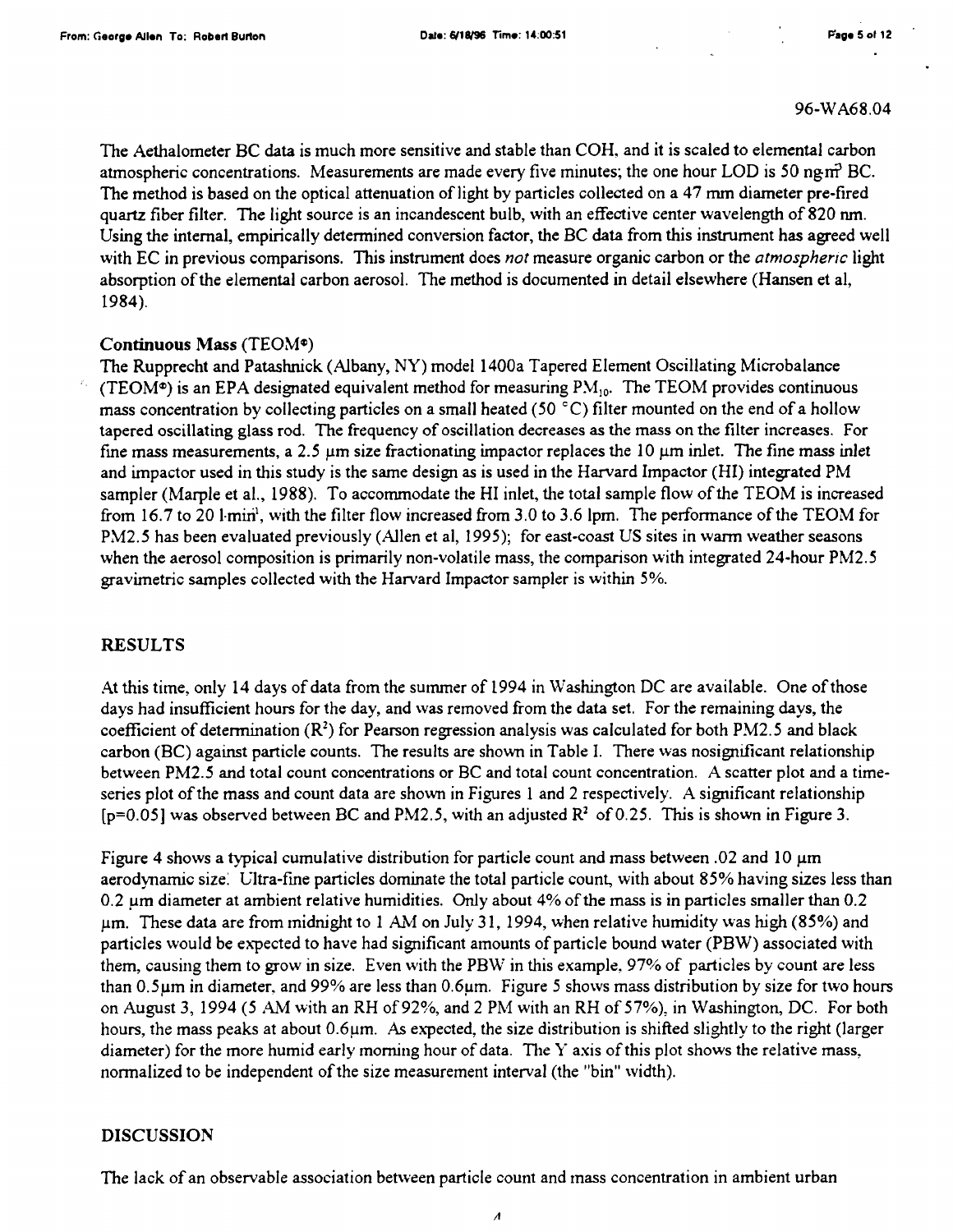atmospheres as shown here is consistent with the characteristic lifetimes, sources, and sinks of the different types of ambient particles in urban areas. Ultra-fine particles are typically generated from local, ground level combustion sources. Their lifetime in the atmosphere is very short (typically less than one or two hours), thereby limiting the distance they can be transported to a few kilometers. This implies that their chemical composition reflects local source emissions of secondary aerosol precursors, and may not be similar to transported aerosols that tend to be aged and larger than fresh aerosols. The exception to this would be freshly formed sulfate aerosol when local  $SO<sub>2</sub>$  concentrations and humidities were high.

Ultra-fine particles are removed as they age, primarily by combining to form larger particles (agglomeration). The higher the concentration of ultra-fine particles, the more rapidly they grow out of that size category, since for a given particle size, the rate of coagulation is proportional to the square ofthe particle number concentration. In addition, the smaller the particle size, the higher the rate of coagulation (the rate of change in number concentration); given an identical particle number concentration, a 0.01 µm particle will have an 8 fold higher coagulation rate than a  $0.1 \mu m$  particle. This short lifetime of ultra-fine particles also prevents the formation of high count concentrations during prolonged periods of poor dispersion conditions that cause elevated PM2.5 concentrations, as demonstrated by the lack of correlation between PM2.5 and particle counts.

Aerosol theory dictates that large particles (greater than a few microns aerodynamic diameter) *also* have much shorter lifetimes in the atmosphere (typically a few hours at most) as compared to particles between 0.3 and l.0µm (with lifetimes ofmany days) where most ofthe combustion source-related mass is found. The large particles are rapidly removed by settling. A 10 $\mu$ m particle has a settling velocity of 0.3 cm/s, or 9 meters in 5 minutes. By comparison, a  $0.1 \mu m$  particle's settling velocity is  $0.00025 \text{ cm/s}$  (with the slip correction factor applied), or 10 meters in 46 days, slow enough for the other factors (discussed above) to account for removal of particles in the ultra-fine size range. $\frac{1}{2}$ 

With the exception of black carbon which is discussed below, the size of a fine mode (combustion sourcerelated) particle generally indicates its}age. Particles larger than ultra-fmes but smaller than about 0.4 to 0.5  $\mu$ m. are typically not fresh, but are also not usually older than about one day (eg., the sources in this size range could generally be expected to be from the regional urban area, but not from long-distance transport sources).<br>The number concentration of particles\*in this size range is smaller than that of the ultra-fine size range. However these mid-size particles still have substantially higher count concentrations than the aged aerosols typical of long distance transport, and usually dominate the particle surface area measurement (surface area being proportional to the square of the spherical particle diameter). The aged aerosols (typically between 0.5 and 1  $\mu$ m) are primarily from long-distance transport sources (or regional sources during periods of severe stagnation), and are the size group of combustion aerosol particles that dominate the temporal variation of PM2.5 and PM10 measurements, driving the high episodic regional concentrations of PM2.5. Note that high ambient levels of relative humidity can increase the upper limit of all of the size classifications discussed here. A good discussion of particle sources, lifetimes and sinks as a function ofsize can be found elsewhere. (Wilson et al., 1996).

Black Carbon (BC) was included in this analysis since it is distinctly different from the other combustion aerosols. Combustion aerosols are condensed from the gas phase and are products of post-emission chemical reactions. BC is a primary (directly emitted) pollutant with particle sizes usually peaking around  $0.3 \mu m$ . Because ofthis, BC is useful as a surrogate for local fossil fuel (vehicular and space heating sources) or biomass combustion sources. As a result ofthis difference in sources, temporal patterns of BC are distinctly different from the sulfate dominated aerosols. BC peaks with morning rush hour (Allen, 1996), while sulfates have a diurnal pattern similar to ozone, peaking in the mid-day (Wilson et al.,1991). It should be noted that the size range of BC aerosols is such that they may account for a larger percentage of the aerosol surface area than their mean mass concentration (typically about 2 to 3  $\mu$ g/m<sup>3</sup> in urban/sub-urban areas) suggests.

5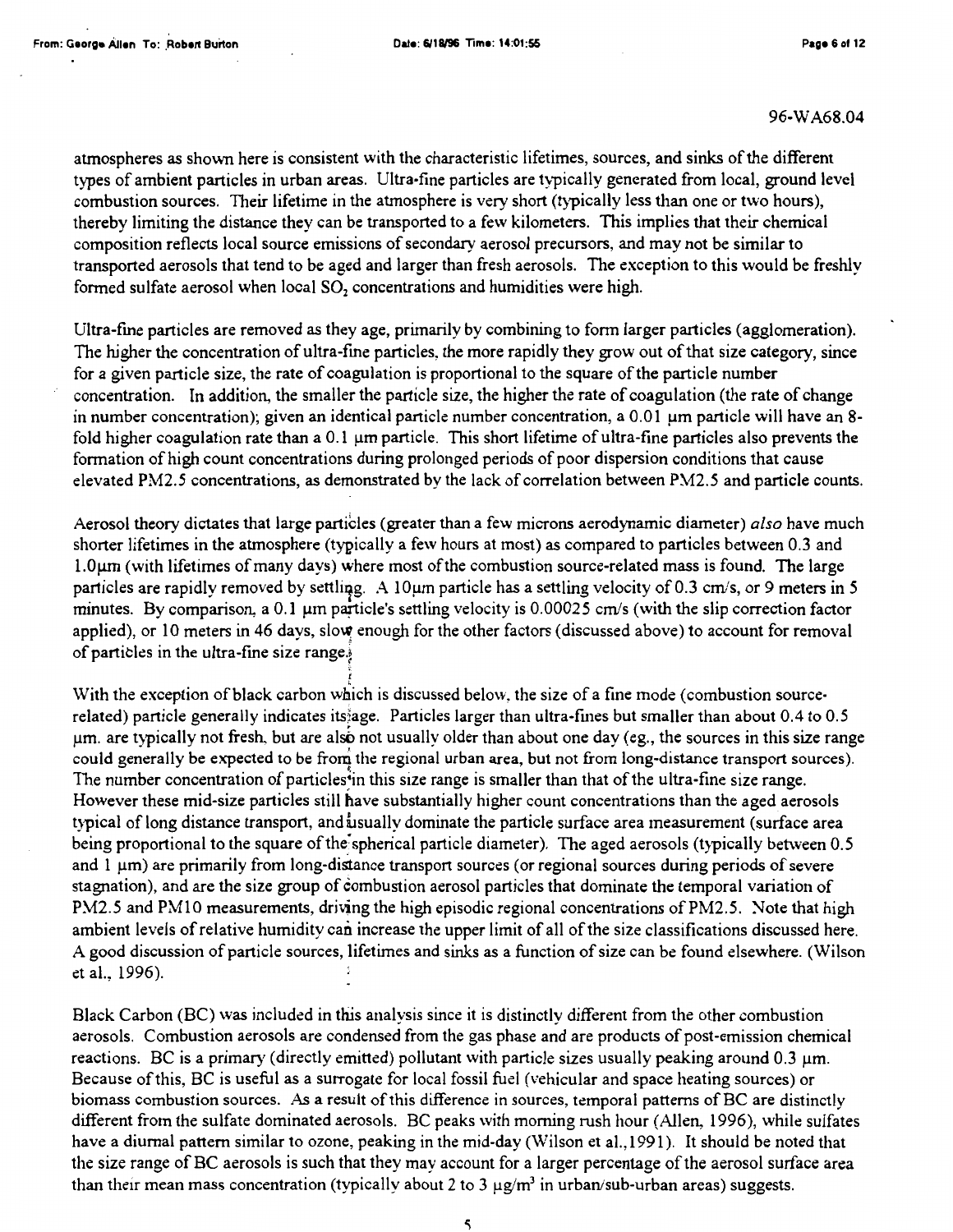Although data for surface area were not available for this paper, the relationship between number, area, and mass (volume) is well established for spherical particles, and given number distributions, the surface area can be predicted. For a density of 1.0 and spherical shape, particulate surface area increases as the square ofthe particle diameter, and mass increases as the cube of the particle diameter. For example, a  $1.0 \mu m$  diameter particle has 400 times more surface area than a 0.05 µm particle ofsimilar composition and shape, and a 1.0 um particle weighs 8000 times more than a 0.05 um particle of similar composition and shape. If particle counts peak at approximately 0.1 µm (and assuming a log-normal number concentration distribution), surface area peaks at 0.3 (0.1<sup>0.5</sup>), and mass peaks at 0.5 (0.1<sup>0.33</sup>) µm. The assumption above of spherical shape is reasonable for east-cost US areas where ambient humidity is usually higher than 40%, since there would be water associated with the aerosol most of the time. The density of combustion-related aerosols, including the associated water, is usually between 1.1 and 1.4, so the mass size distribution peak used in this example would actually be somewhat higher, at  $0.6$  to  $0.7 \mu m$ .

Given these relationships between count, area, and mass, and that none ofthe various epidemiological models based on mass have shown any clear indication of a highly non-linear (cubic) dose-response relationship, it is unlikely that count concentration alone is the best indicator for the health effect response. However, particle surface area may still be an important parameter in this respect, since there is enough uncertainty in the doseresponse curves to allow a second-order particle-related effect to account for the observed response.

## **CONCLUSIONS**

No temporal association was observed between particle count and mass concentrations for 24 hour mean measurements. These results are consistent with the characteristics of ultrafine particles, which are generated primarily by local sources, have short lifetimes, and show small day-to day temporal variability. In contrast, the larger sub-micron particles that dominate PM2.5 concentrations in east coast urban areas (0.3 to 1  $\mu$ m) are primarily from regional or long-distance transport sources and have lifetimes of many days.

If the lack of an association between count and mass concentration reported here holds over other seasons and locations, this may make it more difficult to support theories of causal mechanisms for PM health effects which rely on a temporal association between particle counts or ultra-fine mass and measures of PM2.5 or PM 10. However, particulate surface area may still be an important metric in assessing the health effect response to particles.

It should be noted here that these are preliminary, limited results from a single site and single season. With the small sample size used here, the ability to detect a significant association is weak. To make definitive statements on the associations presented here, additional data would be needed that includes broader seasonal and spatial measurements. However, there is nothing to suggest that these results would not be representative for population-based monitoring sites in east-coast urban areas during the warm weather seasons.

Further work on this topic will analyze data from additional days in Washington DC and two additional sites (Nashville Th' and Boston, MA). Surface area is a particle measurement of interest with regard to health effects assessment, and will be examined along with the count and mass measurements.

### **ACKNO\VLEDGMENTS**

The authors would like to acknowledge Mark Davey from the Harvard School of Public Health (HSPH) for field site support. TSI Inc provided the SMPS used in Washington, DC. Rupprecht and Patashnick provided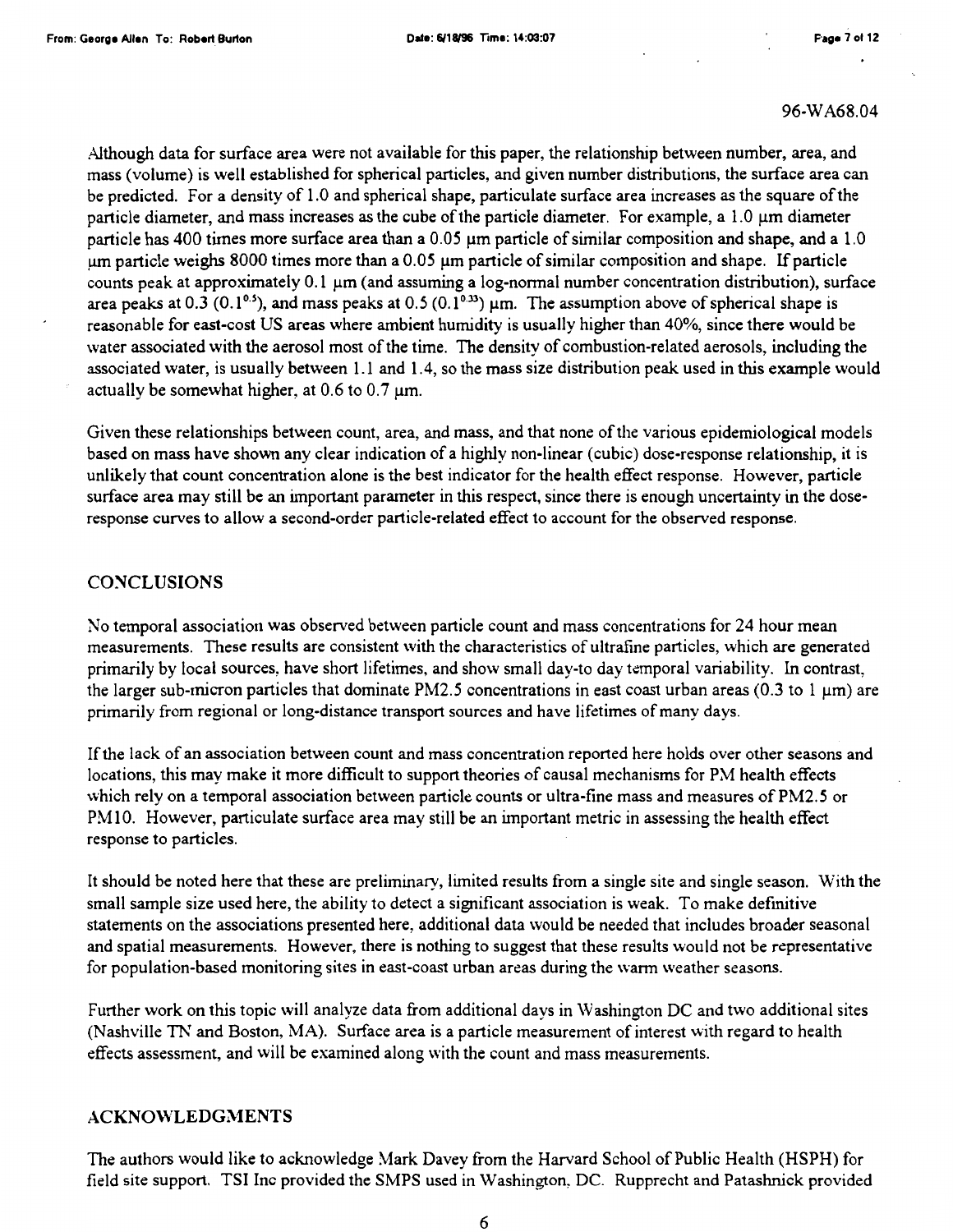assistance and TEOM instruments used in this study (TEOM $^{\circledR}$  is a registered trademark of Rupprecht and Patashnick Co., Inc.). The State of MD also provided TEOM monitors for this research. Thomas Peters of RTI developed the techniques used to merge the SMPS and APS data. We thank Costas Sioutas (HSPH) and William Wilson (NERL, USEPA) for their comments.

**Disclaimer.** The information in this document has been funded by the United States Environmental Protection Agency under cooperative agreement # CR822050-01-0 to the Harvard University School of Public Health. It has been subjected to agency review and approved for publication. Mention of trade names or commercial products does not constitute endorsement or recommendation for use.

## **REFERENCES**

G.A Allen, P. Koutrakis, R. Reiss et al., "Evaluation ofthe TEOM method for measurement of ambient particulate mass in urban areas", in Particulate Matter: Health and Regulatory Issues, VIP-49, Air & Waste Management Association, Pittsburgh, PA, pp 297-308 (1995).

G.A Allen, P. Koutrakis, J. Lawrence, ''Field validation for a real-time method for aerosol black carbon (aethalometer) and temporal patterns of summertime hourly black carbon measurements in southwestern PA", Atmos. Env., in press ( 1996).

L.C. Chen, C.Y. Wu, Q.S. Qu, and R.B. Schlesinger, "Number concentration and mass concentration as determinants of biological response to inhaled irritant particles", Inhal. Toxicol., 7:577-588 (1995).

US EPA Office of Research and Development, Air Quality Criteria for Particulate Matter, EPN600/P-95/001aF (April, 1996).

J. Ferin, G. Oberdorster, D.P. Penney et al., "Increased pulmonary toxicity of ultrafine particles? 1. Particle clearance, translocation, morphology", J. Aerosol Scj. 21 :381-84 ( 1990).

J. Ferin, G. Oberdorster, and D.P. Penney, "Pulmonary retention of ultrafine fine particles in rats", Am. J. Respir. Cell Mol. Biol.. 6:535-542 (1992).

A.D.A. Hansen, H. Rosen, and T. Novakov, "The aethalometer - an instrument for the real-time measurement of optical absorption by aerosol particles", Sci. Total Environ., 36: 191-196 (1984).

V. Marple, KL. Rubow, W. Turner et al., "Low flow rate sharp cut impactors for indoor air sampling: design and calibration", J, Air Pollut. Control Assoc., 37:1303-1307 (1987).

F.J. Miller, S. Anjilvel, M.G. Menache et al., "Dosimetric issues relating to particulate toxicity", Inhal. Toxicol., 7:615-632 (1995).

G. Oberdorster, R.M. Gelein, J. Ferin, and B. Weiss, "Association of particulate air pollution and acute mortality: involvement of ultrafine particles?", Inhal. Toxicol., 7: 111-124 (1995).

H. Patashnick and E.G. Rupprecht. "Continuous PM-10 measurements using the tapered element oscillating microbalance", J. Air Waste Manage. Assoc., 41:1079-1083 (1991).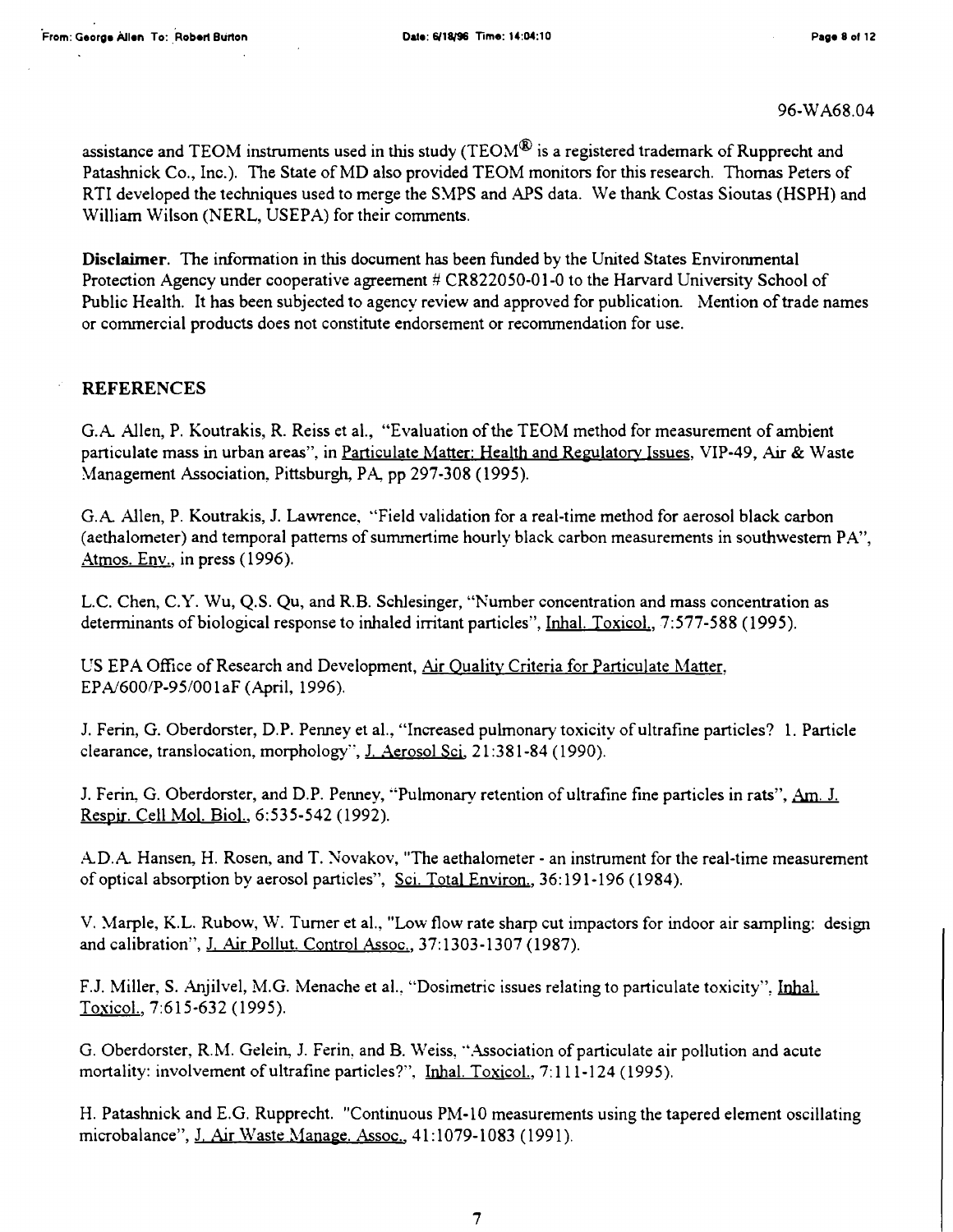T.M. Peters, H. Chein, and D.A Lundgren, "Comparison and combination of aerosol size distributions measured with a low pressure impactor, differential mobility particle sizer, electrical aerosol analyzer, and aerodynamic particle sizer", Aerosol Science and Technology. 19:396-405 (1993).

T.M. Peters, R.W. Vanderpool, R.M. Burton et al., "Combination of aerodynamic particle sizer and scanning mobility particle sizer data in measuring ambient aerosols", in Proceedings ofthe American Association for Aerosol Research 1995 Annual Meeting (1995).

J. Schwartz, "Air pollution and daily mortality: a review and meta-analysis", Envir. Res., 64:36-52 (1994).

A Seaton, W. MacNee, K. Donaldson, and D. Godden, "Particulate air pollution and acute health effects", Lancet, 345:176-178 (1995).

W.E. Wilson and H.H. Suh, "Fine and coarse particles: concentration relationships relevant to epidemiological studies", J. Air Waste Manage, Assoc., in press (1996).

W.E. Wilson, P. Koutrakis, J. Spengler, G.J. Keeler, "Diurnal Variations in Atmospheric Acidity, Sulfate, and Ammonia." Paper # 91.89.9, Presented at the 1991 Annual Meeting of the Air and Waste Management Association, June, 1991.

W.E. Wilson, L.L. Spiller, T.G. Ellestad et al., "General Motors Sulfate Dispersion Experiment: Summary of EPA Measurements", J. Air Pollution Control Assoc., 27:46-51 (1977).

8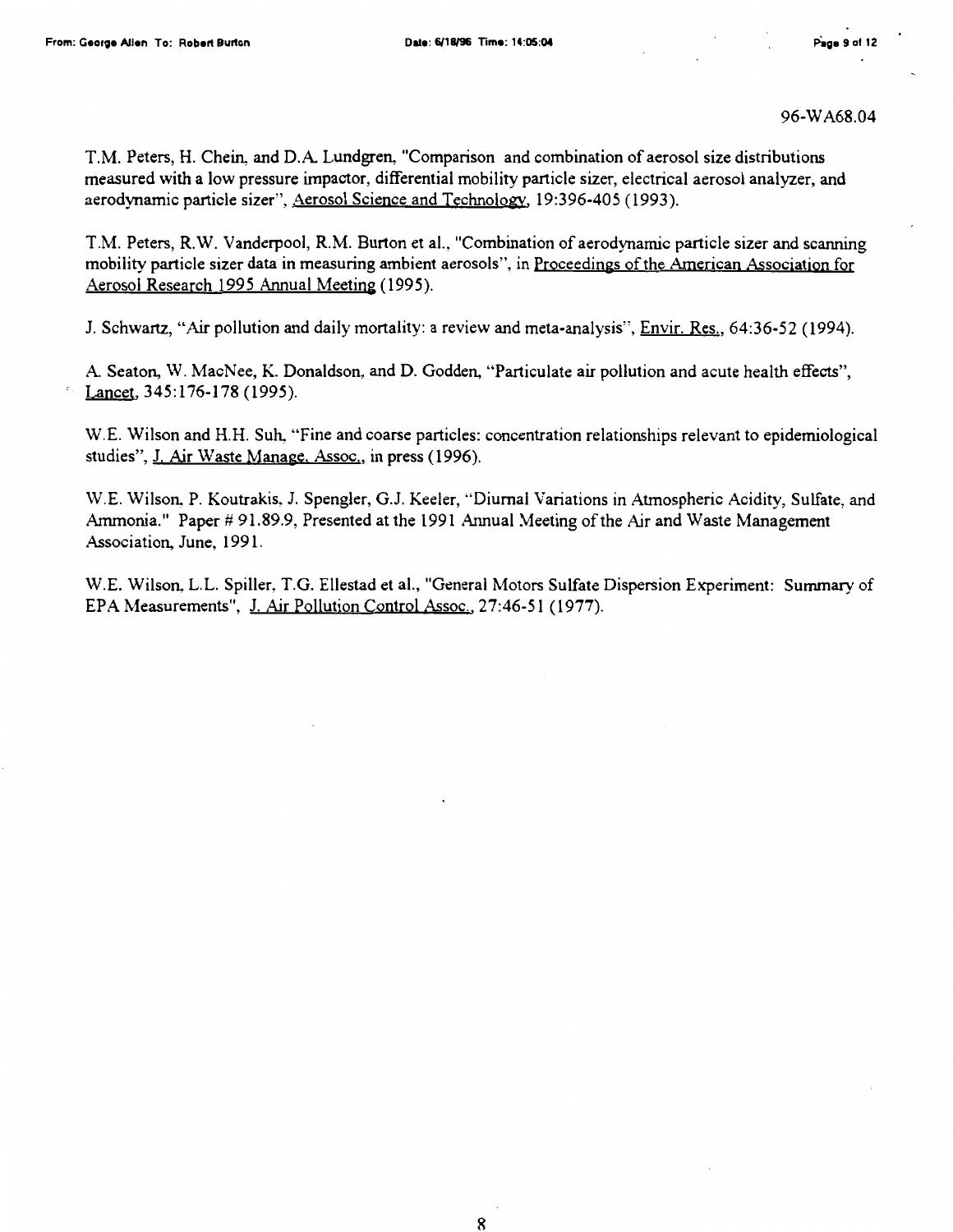Table 1. Pearson regression analysis.

 $N=13$  days

|                          | adj $R^2$                                              |
|--------------------------|--------------------------------------------------------|
| $\frac{H}{cc}$ vs $FM$ : | 0.09 [Regression slope not significant at $p = 0.05$ ] |
| BC vs FM:                | 0.25                                                   |
| $\#$ /cc vs $BC$ :       | $0.06$ [Regression slope not significant at $p=.05$ ]  |



Figure 1. PM2.5 vs. Total Counts per ccm; 24-hour Means, Washington DC, Summer 1994 ( 13 days).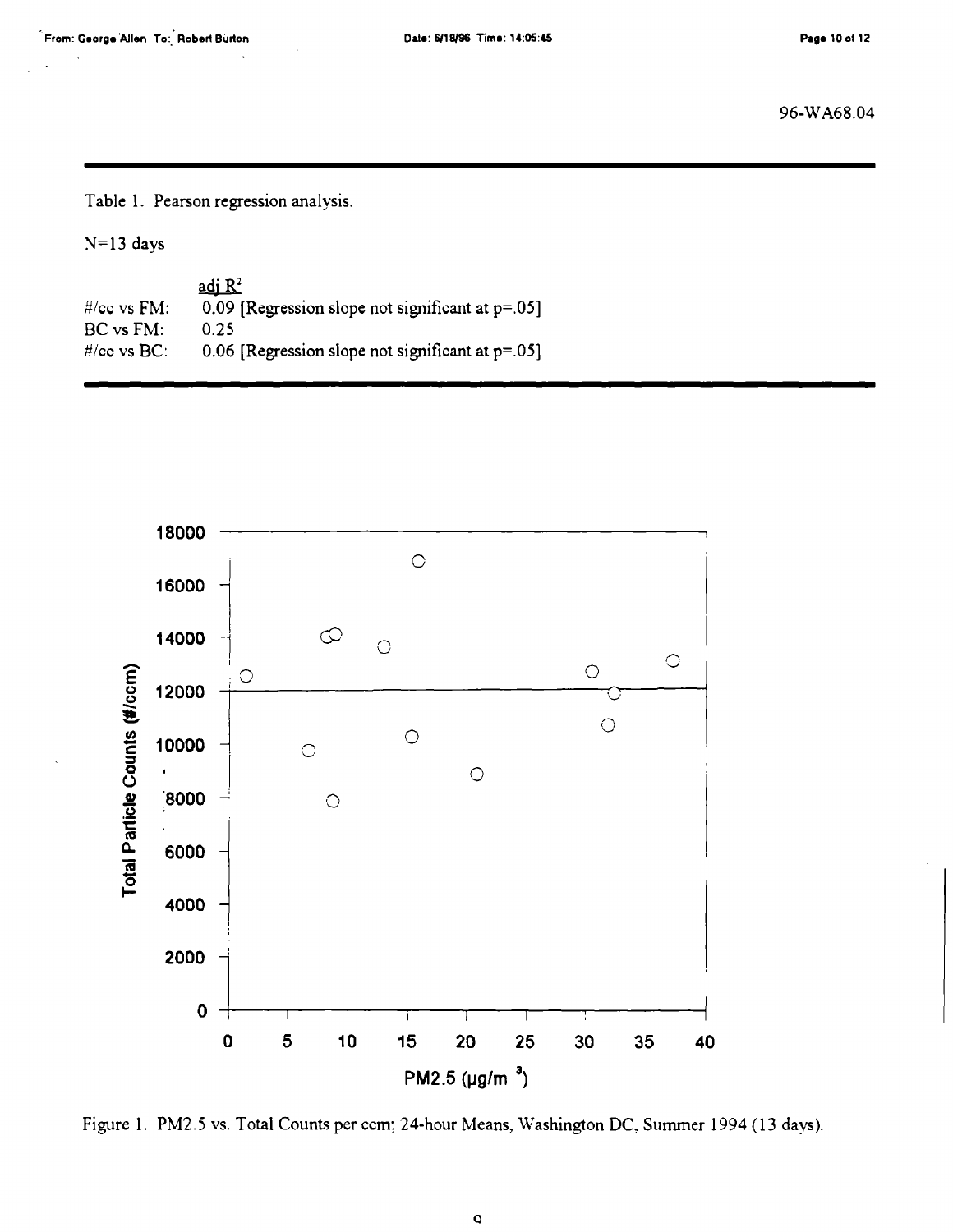96-WA68.04







Figure 3. Black Carbon vs. PM2.5 (Regression line is shown).